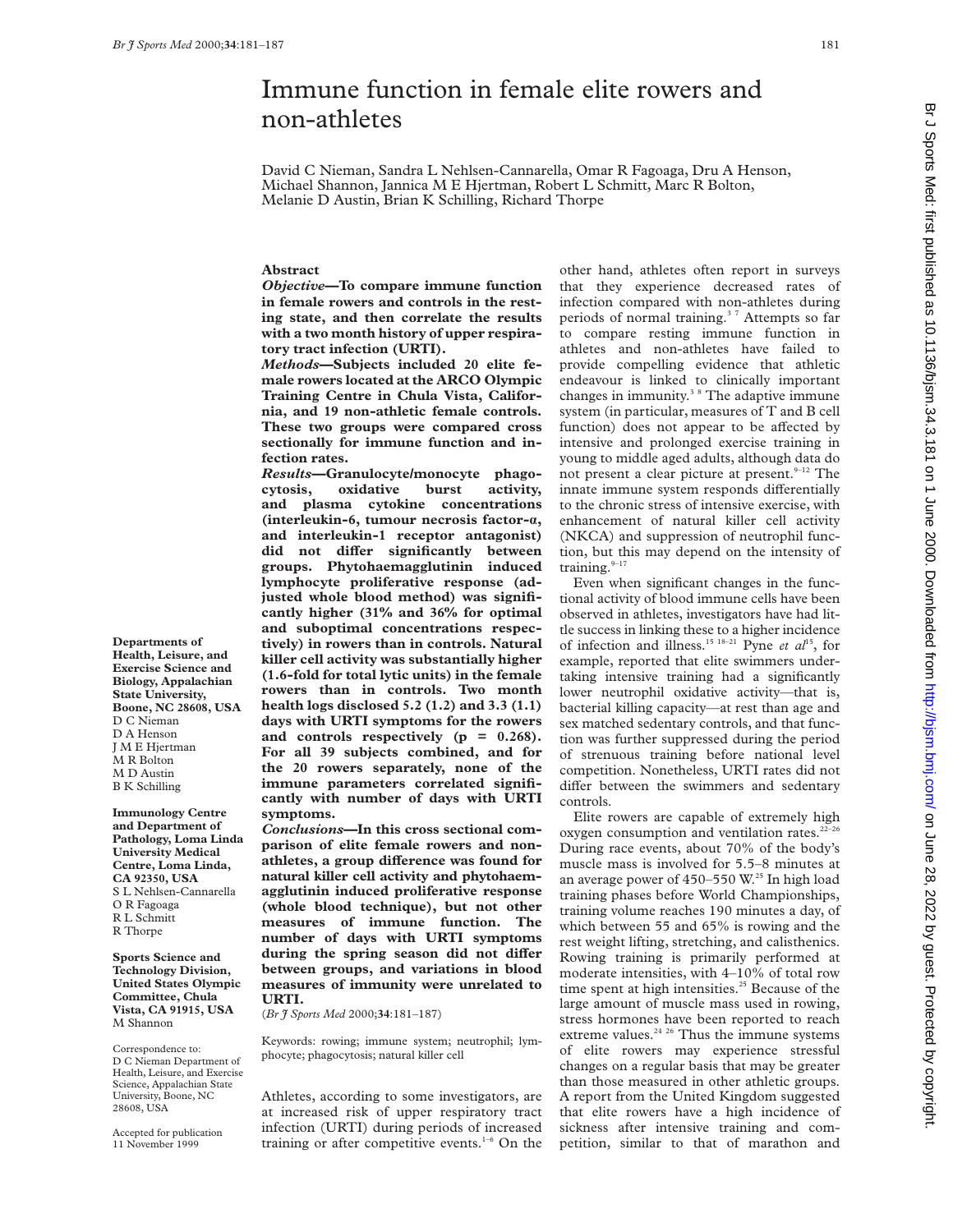ultramarathon runners.<sup>27</sup> In a one year retrospective study of 69 British rowers competing for the national team, the average days lost per athlete through illness was 6.5, and through injury  $12.8.^{28}$ 

The immune function of elite rowers and non-athletic controls has not yet been measured, and no cross sectional comparison has focused on young female adults. In this investigation, the immune function of 20 female elite rowers and 19 non-athletic controls was compared in the resting state, and then related to a two month history of URTI in an attempt to identify an immune marker that could identify those at high URTI risk.

# **Methods**

# SUBJECTS

The subjects were 20 elite female rowers located at the Olympic Training Centre in Chula Vista, California, and 19 non-athletic female controls (of similar age and body mass index, and selected from the surrounding community). To be included in the study, athletes and controls had to meet these selection criteria: ( *a*) in good health, with no known diseases including diabetes, cancer, or heart disease; ( *b*) not currently on a reducing diet, and for controls, not exercising vigorously (less than three moderate to vigorous aerobic sessions longer than 30 minutes a week); ( *c* ) not using medications known to affect immune function and inflammation; (*d*) not using vitamin/mineral supplements in excess of 100% of recommended dietary allowances on a regular basis within two weeks of testing; (*e*) not using cigarettes or imbibing excessive amounts of alcohol. Written informed consent was obtained from each subject, and the experimental procedures were in accordance with the policy statements of the American College of Sports Medicine and the institutional review board of Appalachian State University.

#### RESEARCH DESIGN

In this cross sectional comparison, immune function and two month URTI rates (mid-March to mid-May) were contrasted between female rowers and controls. Blood samples were collected from all subjects during one morning in late May, about three months before the 1998 World Championships. At this time, the female rowers were averaging 12 to 13 training sessions a week of 90–120 minutes duration, and were estimated by the coach to be about 5% above projected race times.

# CARDIORESPIRATORY FITNESS ASSESSMENT

Maximal oxygen consumption, ventilation, and respiratory rate were measured in the rowers using a SensorMedics VMax29 metabolic cart (Yorba Linda, California, USA) during a 1500 m standard time trial row on the Concept II-B ergometer (Norrisville, Vermont, USA).<sup>30</sup> Maximal heart rate was measured during this test using Polar Vantage X1 chest strap transmitters (Polar

Electro Inc, Woodbury, New York, USA). The same parameters were measured in the controls during a maximal graded cycle ergometer test according to protocols outlined previously.<sup>31</sup> All cardiorespiratory measurements were made within one month of blood sampling.

#### BLOOD SAMPLES

Blood samples were withdrawn at 0600–0800 from an antecubital vein with subjects in the seated position (after 10–15 minutes of rest). All samples were processed immediately for same day analysis, except for those for plasma cytokine analysis, which were frozen at −80 ° C for later analysis. Routine complete blood counts were performed by a clinical haematology laboratory (Lab Corp, Burlington, North Carolina, USA), and provided leucocyte subset counts, haemoglobin, and packed cell volume.

### PHYTOHAEMAGGLUTININ (PHA ) INDUCED LYMPHOCYTE PROLIFERATION

The mitogenic response of lymphocytes was determined in whole blood culture using PHA at optimal and suboptimal doses previously determined by titration experiments.<sup>11 29</sup>  $32$ Heparinised venous blood was diluted 1:10 with complete medium (RPMI 1640 supplemented with 10% heat inactivated fetal calf serum, penicillin, streptomycin, L-glutamine, and 2-mercaptoethanol; Sigma Chemical Company, St Louis, Missouri, USA). PHA was prepared in RPMI 1640 medium, at a concentration of 1 mg/ml, and then further diluted with complete medium to the optimal and suboptimal working concentrations (25 and  $6.25 \mu$ g/ml respectively). A 100  $\mu$ l aliquot of diluted blood was dispensed into each of triplicate wells of a 96 well, round bottomed microtitre plate. To each of these was added 100 µl of the mitogen at the appropriate dose. Control wells received complete medium instead of mitogen. After 72 hours of incubation at  $37^{\circ}$ C, the cells were pulsed with 1 µCi [*methyl*-3 H]thymidine (New England Nuclear, Boston, Massachusetts, USA) prepared with RPMI 1640. After pulsing, cells were incubated for an additional four hours before harvesting. Radionucleotide incorporation was assessed by liquid scintillation counting (Tri-Carb liquid scintillation analyzer, model 2500 TR Series; Packard Instruments Company, Meriden, Connecticut, USA) using Scinti Verse (Fisher Scientific, Pittsburgh, Pennsylvania, USA) as the scintillation cocktail. Background counts from control wells were subtracted from the mitogen induced counts. Whole blood data were adjusted for T cell concentration by dividing the total cpm by the number of T cells in the assay well (based on the lymphocyte count and T cell percentage from the whole blood flow cytometry).

# LYMPHOCYTE SUBSETS

The proportions of  $T$  cells  $(CD3^*)$ ,  $T$  helper/ inducer (CD3+CD4+), T helper/suppressor (CD3<sup>+</sup>CD8<sup>+</sup>), B cells (CD19<sup>+</sup>), and NK cells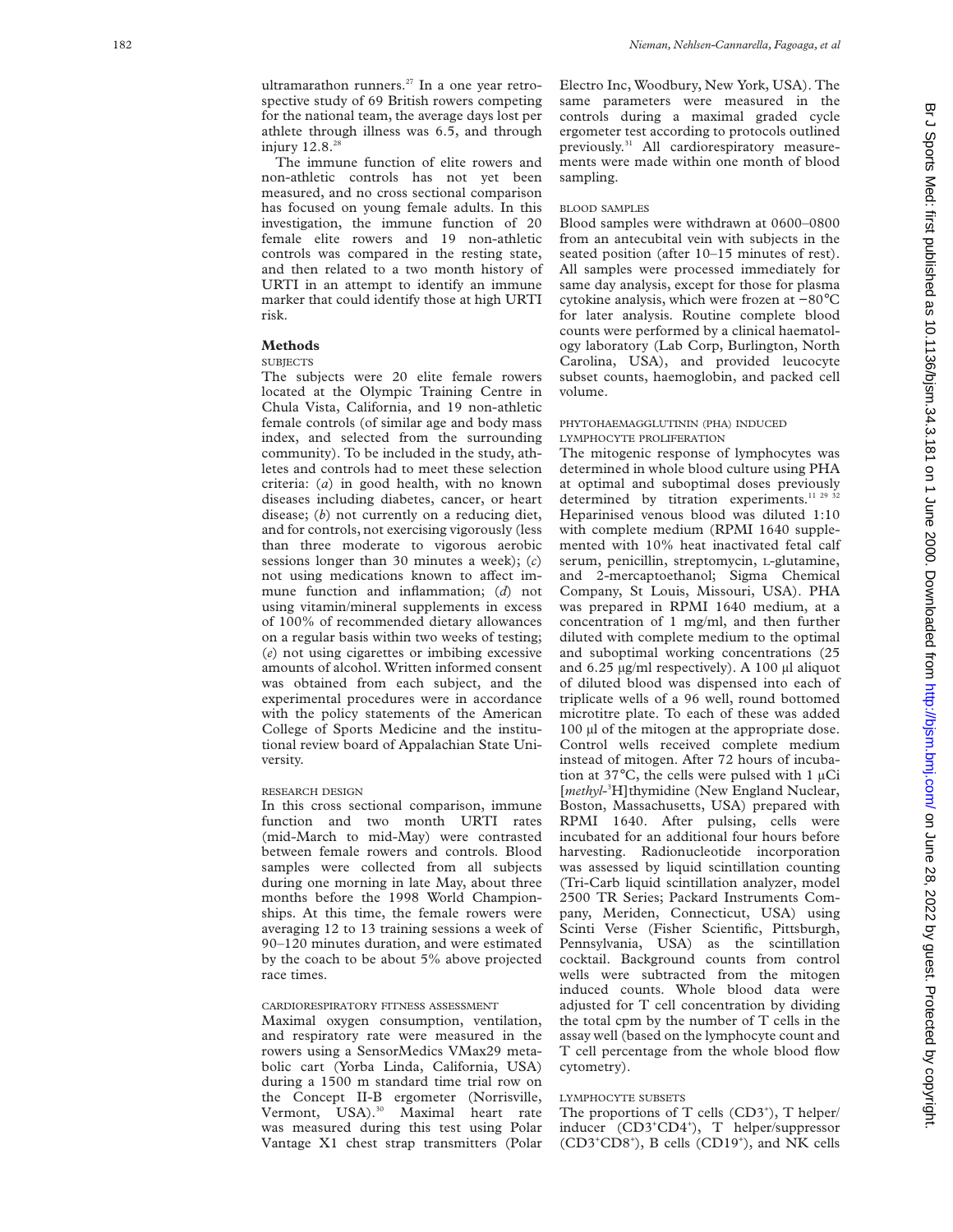(CD3− CD16+ CD56+ ) were determined in whole blood preparations, and absolute numbers calculated using complete blood count data to allow group comparisons on blood concentrations of cells. Lymphocyte phenotyping was accomplished by four-colour fluorescent labelling of cell surface antigens with mouse anti-human monoclonal antibodies conjugated to fluorescein isothiocyanate (FITC), phycoerythrin (PE), peridinin chlorophyll protein (PerCP), and allophycocyanin (APC) using the MultiTest IMK kit monoclonal antibody reagents from Becton Dickinson (San Jose, California, USA). For immunophenotyping, 50 µl heparinised whole blood was added to TRUECOUNT absolute count tubes (Becton Dickinson) and incubated with 20 µl MultiTest reagent for 15 minutes at room temperature in the dark. After incubation, the cell suspension was lysed with 450 µl lysing reagent (diethylene glycol and formaldehyde lysing reagent, MultiTest IMK kit) in a lyse-no-wash method for 15 minutes at room temperature in the dark. After incubation, the cells were analysed on a Becton Dickinson FACSCalibur flow cytometer. After acquisition, the cells were analysed using MultiSet software (Becton Dickinson).

# LEUCOCYTE PHAGOCYTOSIS/OXIDATIVE BURST ASSAYS

The phagocytosis assay used FITC labelled bacteria (*Staphylococcus aureus*; Molecular Probes, Eugene, Oregon, USA) to quantify the degree of phagocytosis by granulocytes and monocytes.<sup>29</sup> Monocyte and granulocyte percentages were determined using four-colour flow cytometric phenotyping (CD3-FITC, CD8-PE, CD45-PerCP, and CD4-APC). To determine the extent of oxidative burst exhibited by granulocytes and monocytes, we used 2',7'-dichlorodihydrofluorescein diacetate (DCF-DA; Molecular Probes), a nonfluorescent molecule that is oxidised to green fluorescent dichlorofluorescein (DCF) as oxygen radicals are generated in the oxidative burst in response to a challenge with *S aureus*. Bioparticle reagents of unlabelled and labelled *S aureus* were suspended in phosphate buffered saline at a working concentration of  $1.6 \times 10^6$ bioparticles/µl. After the determination of the number of phagocytic cells in 100 µl whole blood and the addition of 117 FITC-labelled bacteria per cell, the mean channel fluorescence (FITC) was analysed to determine the degree of engulfed bacteria. To determine the oxidative burst activities, either DCF-DA (final concentration, 100 µM; basal activity level) or DCF-DA and 117 unlabelled bioparticles per cell (stimulated activity level) were added to 100 µl whole blood. After incubation of the samples for 60 minutes (37°C) in the dark, lysing of the red blood cells, centrifugation, and resuspension of the pellets, the samples were acquired on the flow cytometer. For each sample, 10 000 phagocytes (monocytes and granulocytes) were acquired. Oxidative burst activity was determined by subtracting basal levels from the stimulated levels.

# NATURAL KILLER CELL CYTOTOXIC ACTIVITY (NKCA)

NKCA was assessed using the chromium release assay.33 34 Peripheral blood mononuclear cells were isolated from heparinised blood by density gradient centrifugation with Ficoll and sodium diatrivoate (American Red Cross, Washington DC, USA). <sup>51</sup>Cr labelled K562 target cells were then added  $(1 \times 10^4)$  to each of the wells containing effector cells to yield  $20:1$ , 10:1, and 5:1 effector to target  $(E:T)$  ratios. The assay was performed in triplicate in "V" bottomed microtitre plates (Costar, Cambridge, Massachusetts, USA). The microtitre plates were then incubated for four hours at 37 $\rm{°C}$  in a 5% CO<sub>2</sub> incubator. At the end of the incubation, the plates were centrifuged for five minutes at 1500 rpm, the supernatants harvested on to Skatron harvesting frames (Skatron, Sterling, Virginia, USA), and the level of radioactivity measured in a Packard TriCarb liquid scintillation analyser model 2500 TR series. Total release of <sup>51</sup>Cr was determined by counting an aliquot of resuspended cells in 100 µl 1% Triton-X100 (Sigma). Spontaneous release was determined by counting the radioactivity in the supernatant of labelled target cells cultured in medium alone. Percentage lysis was calculated using the mean cpm of triplicate values for each E:T ratio and the following formula:

$$
\% \text{ lysis} = \frac{\text{cpm (test)} - \text{cpm (spontaneous)}}{\text{cpm (total)} - (\text{spontaneous})} \times 100
$$

Results were then normalised by conversion to lytic units, calculated as the number of effector cells required to lyse  $20\%$  of 5000 target cells, and reported as the number of lytic units contained in  $10^7$  cells.<sup>33</sup>

#### CYTOKINE MEASUREMENTS

Plasma interleukin-6 (IL-6) and tumour necrosis factor alpha (TNF- $\alpha$ ) were measured with enzyme immunoassay kits (Immunotech, Westbrook, Maine, USA). A standard curve was constructed for each run for each cytokine using standards provided in the kits. Concentrations for both controls and plasma samples were generated from standard curves using linear regression analysis. Assays were conducted in a two step "sandwich" enzyme immunoassay in which samples and standards were incubated in a 96 well microtitre plate coated with a cytokine capturing antibody. After appropriate incubation times, the wells were washed and a second detection antibody conjugated to acetylcholinesterase (IL-6) or alkaline phosphatase ( $TNF-\alpha$ ) was added. The plates were incubated and then washed, and the amount of bound enzyme labelled detection antibody was measured by adding a chromogenic substrate. The plates were then read at the appropriate wavelength (405 nm). Total plasma interleukin-1 receptor antagonist (IL-1ra) was measured with a quantitative sandwich enzyme linked immunosorbent assay (ELISA) technique, using monoclonal antibodies specific for IL-1ra as capture antibodies (R&D Systems, Inc, Minneapolis,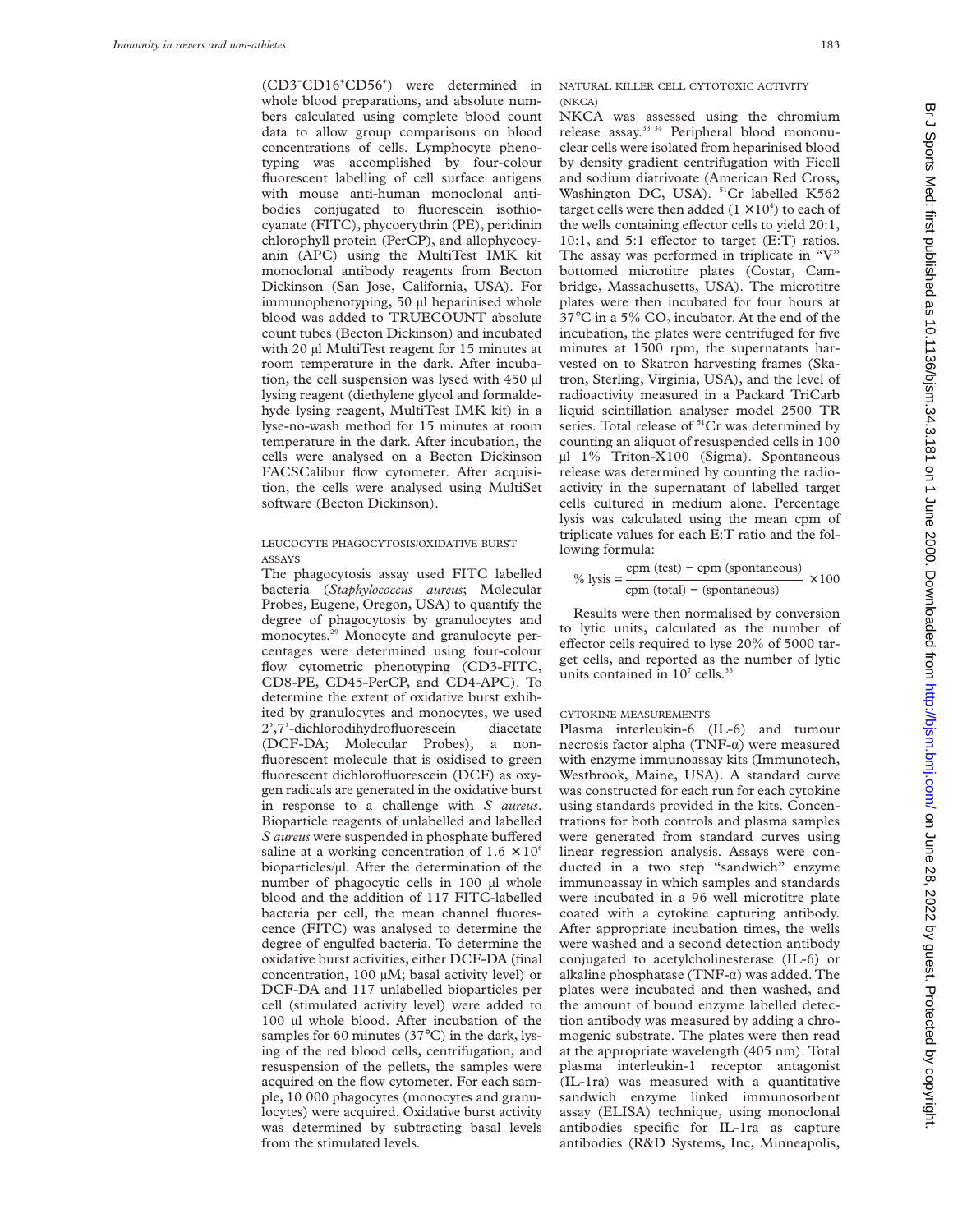Minnesota, USA). A standard curve was constructed from standards run with the samples.

### HEALTH LOGS

Log books for daily recording of health problems were given to each subject two months before blood sampling (mid-March to mid-May). Subjects recorded health problems each day of the two month period with codes used in a previous study.<sup>29</sup> The coded health problems included: (1) no health problems today;  $(2)$  cold symptoms (runny stuffy nose, sore throat, coughing, sneezing, coloured discharge; (3) flu symptoms (fever, headache, general aches and pains, fatigue and weakness, chest discomfort, cough); (4) nausea, vomiting, and/or diarrhoea; (5) muscle, joint, or bone problems/injury; (6) other health problems (describe). The severity of symptoms was rated by subjects as mild, moderate, or severe. The number of days with URTI symptoms was calculated for each subject, with days counted only if two or more consecutive days of cold or flu symptoms were reported.

#### *Table 1 Subject characteristics*

|                                  | Rowers $(n=20)$ | Non-athletes $(n=19)$ | p Value |
|----------------------------------|-----------------|-----------------------|---------|
| Age (years)                      | 22.6(0.5)       | 24.6(0.8)             | 0.040   |
| Height (cm)                      | 181(1)          | $163$ (2)             | < 0.001 |
| Body mass (kg)                   | 75.5(1.5)       | 58.9 (2.4)            | < 0.001 |
| Body mass index $(kg/m2)$        | 23.1(0.4)       | 22.0(0.5)             | 0.086   |
| Body fat $(\%)$                  | 17.7(0.6)       | 22.9(1.1)             | 0.001   |
| Vo <sub>2</sub> MAX (ml/min)     | 3995 (93)       | 2166 (135)            | < 0.001 |
| Haemoglobin $(g/l)$              | 13.4(0.2)       | 12.9(0.2)             | 0.116   |
| Packed cell volume (litres)      | 39.1(0.6)       | 38.0(0.6)             | 0.248   |
| VEMAX (litres/min)               | $146$ (4)       | 85.3(4.5)             | < 0.001 |
| $HR_{\text{max}}$ (beats/min)    | 189<br>(3)      | 188 (2)               | 0.743   |
| $RR_{\text{max}}$ (breaths/min)  | 60.8(1.2)       | 47.5(1.9)             | < 0.001 |
| General wellbeing (total points) | 68.9(3.1)       | 80.7(3.5)             | 0.016   |
|                                  |                 |                       |         |

Values are mean (SE).

*Table 2 Comparison of blood leucocyte and lymphocyte subset counts in female rowers and non-athletes*

|                        | Rowers $(n=20)$ | Non-athletes $(n=19)$ | p Value |
|------------------------|-----------------|-----------------------|---------|
| Cell counts $(10^9/l)$ |                 |                       |         |
| Total leucocytes       | 5.62(0.23)      | 6.23(0.36)            | 0.149   |
| Neutrophils            | 2.93(0.19)      | 3.39(0.30)            | 0.197   |
| Monocytes              | 0.43(0.03)      | 0.47(0.03)            | 0.328   |
| Total lymphocytes      | 2.02(0.07)      | 2.14(0.14)            | 0.440   |
| T cells                | 1.43(0.06)      | 1.55(0.11)            | 0.361   |
| T helper cells         | 0.88(0.04)      | 0.92(0.08)            | 0.679   |
| T suppressor cells     | 0.47(0.03)      | 0.51(0.04)            | 0.391   |
| NK cells               | 0.30(0.03)      | 0.24(0.03)            | 0.128   |
| <b>B</b> cells         | 0.24(0.02)      | 0.31(0.04)            | 0.154   |

Values are mean (SE).

*Table 3 Comparison of immune function in female rowers and non-athletes*

| Rowers $(n=20)$    | Non-athletes $(n=19)$ | p Value    |
|--------------------|-----------------------|------------|
|                    |                       |            |
| 52.6 (3.9)         | $31.1 \quad (4.0)$    | < 0.001    |
| $39.8$ $(3.9)$     | $19.6$ $(3.3)$        | < 0.001    |
| 26.4(3.0)          | $11.5$ $(2.4)$        | < 0.001    |
|                    |                       |            |
| (17)<br>574        | (22)<br>585           | 0.689      |
|                    |                       |            |
| 80.9(6.1)          | 88.3 (4.9)            | 0.354      |
| 1.45(0.55)         |                       | 0.183      |
| $21.4 \quad (3.7)$ | $28.6$ $(8.8)$        | 0.455      |
| (37)<br>357        | (37)<br>402           | 0.396      |
|                    |                       | 3.16(1.12) |

Values are mean (SE). E:T, effector to target ratio; FITC, fluorescein isothiocyanate; DCF, dichlorofluorescein; IL, interleukin.



*Figure 1 Phytohaemagglutinin (PHA) induced proliferative response (whole blood data adjusted as cpm for each CD3+ or T cell) was significantly greater in the elite female rowers than non-athletic controls at both optimal (25 µg/ml) and suboptimal (6.25 µg/ml) concentrations of PHA.*

# PSYCHOLOGICAL GENERAL WELLBEING

The general wellbeing schedule (GWBS) consists of 18 items which generate a total GWBS score and six subscale scores which indicate freedom from health concern, energy level, satisfying life, cheerful-depression, tensionrelaxation, and emotional stability.<sup>35 36</sup> High test-retest reliability coefficients and correlational validity have been reported for the GWBS.<sup>36</sup> Subjects answered each question on the basis of how they generally felt during the past three to four weeks (before blood withdrawal). A high score on the GWBS represents an expression of positive wellbeing and the absence of negative feelings.

# STATISTICAL ANALYSIS

Statistical significance was set at the p<0.05 level, and values are expressed as mean (SE). Independent *t* tests were calculated, comparing all measured variables for 20 rowers and 19 non-athletes. Pearson product-moment correlations were used to test the relation between the number of reported sick days, immune function, and psychological general wellbeing.

#### **Results**

Table 1 summarises subject characteristics for the 20 elite female rowers and 19 non-athletic controls. The rowers and non-athletes were of similar age (range 19–28 years and 18–32 years respectively) and body mass index (range 19.5–25.8 and 18.6–25.9 respectively). The rowers compared with non-athletes, however, were taller, heavier, and leaner. VO<sub>2</sub>MAX (ml/ min) and maximal ventilation were 84% and 71% higher in the rowers than non-athletes. Haemoglobin concentration and packed cell volume did not differ significantly between groups. Psychological general wellbeing was significantly lower in the rowers than in the non-athletes, placing them in the "indicates stress problem" category.<sup>35</sup> 36

Blood leucocyte and lymphocyte subset counts were not significantly different between groups (table 2). Granulocyte/monocyte phagocytosis, oxidative burst activity, and plasma cytokine concentrations (IL-6, TNF, and IL-1ra) did not differ significantly between groups (table 3). PHA induced lymphocyte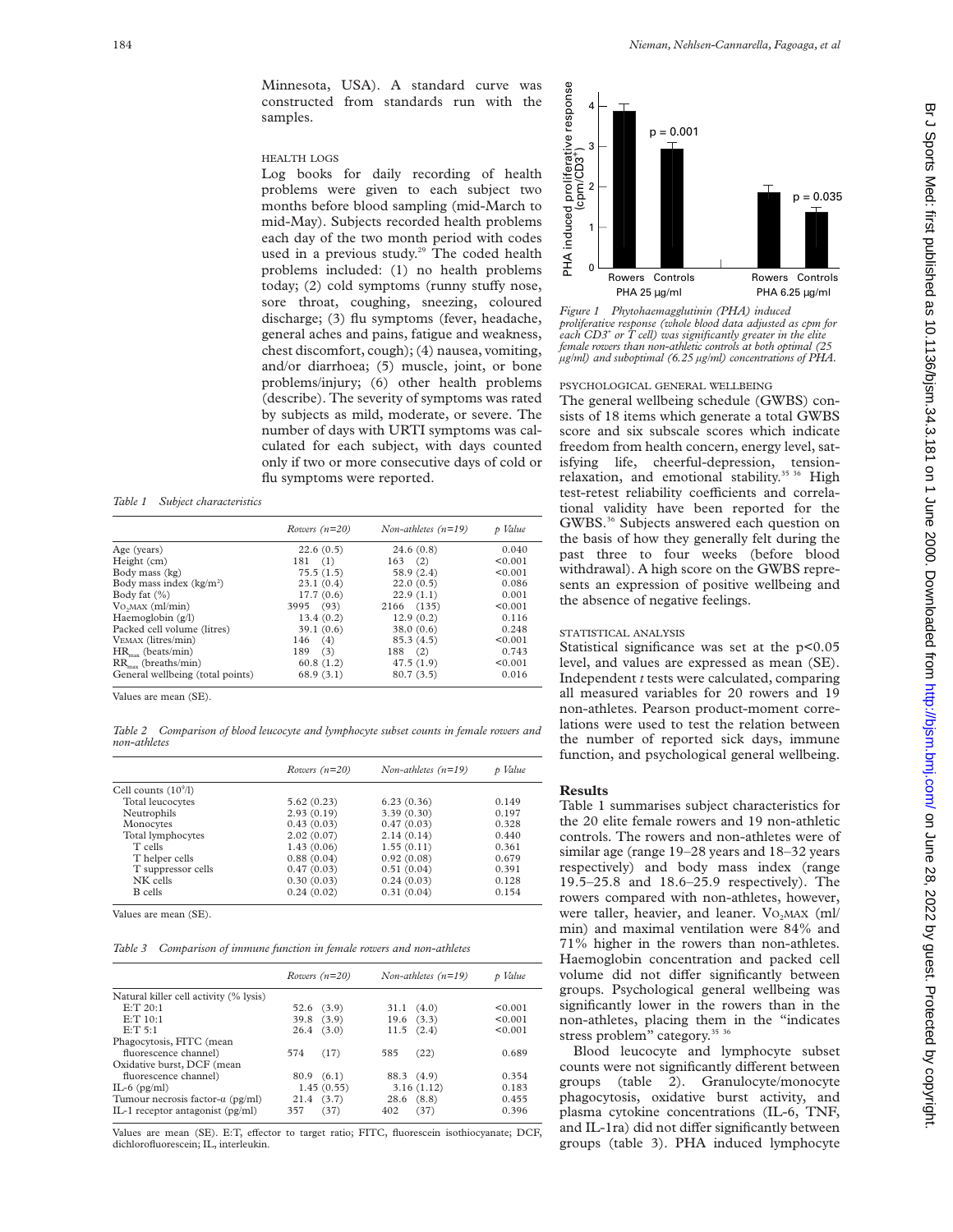

*Figure 2 Natural killer cell activity (total lytic units per mononuclear cells) was significantly greater in the elite female rowers than non-athletic controls.*

proliferation tended to differ between groups (55.4 (3.6) and 45.0 (3.8) cpm, optimal PHA concentration of 25 µg/ml, for rowers and controls respectively;  $p = 0.052$ ; 26.7 (2.7) and 20.2 (2.0) cpm, suboptimal PHA concentration of 6.25 µg/ml, for rowers and controls respectively;  $p = 0.066$ ). When these data were adjusted for the number of T cells in the assay wells, proliferative responses at both the optimal and suboptimal concentrations were significantly higher (31% and 36% respectively) in rowers than controls (fig 1). NKCA (fig 2) was substantially higher (1.6-fold for total lytic units) in the female rowers than the controls, and this was especially apparent at the lower E:T ratios (table 3).

The two month health logs showed 5.2 (1.2) and 3.3 (1.1) days with URTI symptoms for the rowers and controls respectively  $(p =$ 0.268). For all 39 subjects combined, and for the 20 rowers separately, none of the immune parameters listed in tables 2 and 3 or psychological general wellbeing correlated significantly with number of days with URTI symptoms.

# **Discussion**

In this cross sectional comparison of 20 elite female rowers training at the Olympic Training Centre and 19 female non-athletes, a group difference was found for NKCA and PHA induced proliferative response (whole blood technique), but not other measures of immune function.

# NATURAL KILLER CELL ACTIVITY

NKCA was significantly elevated in the rowers compared with non-athletes, which is similar to findings previously reported for male marathon runners, $^{11}$  male cyclists, $^{12}$  <sup>13</sup> and elderly female endurance athletes.<sup>37</sup> The data of Tvede et al<sup>12</sup> support a higher NKCA in elite cyclists during the summer (intensive training period) than during the winter (low training period). Several prospective studies using moderate endurance training regimens for eight to 15 weeks have reported no significant elevation in NKCA relative to sedentary controls.<sup>8 29 37</sup> Together, these data imply that endurance exercise may have to be intensive and prolonged—that is, at athletic levels—before NKCA is chronically elevated. Researchers disagree on whether the

higher NKCA is due to a greater concentration of circulating NK cells<sup>12</sup> or an enhanced activity of each NK cell.<sup>11 37</sup> Blood NK cell concentrations were similar between our rowers and controls, indicating an increased NK cell lytic activity in the athletes.

# MITOGEN INDUCED LYMPHOCYTE PROLIFERATIVE **RESPONSES**

Although mitogen induced lymphocyte proliferative responses have been reported to be increased in elderly male and female endurance athletes relative to age matched controls,<sup>37 38</sup> this has not consistently been reported in young and middle aged adults.<sup>9-12</sup> Baj et al<sup>9</sup> reported no difference between elite cyclists and non-athletes during low training periods (March), but increased levels in the athletes for the mitogens PHA and anti-CD3 monoclonal antibody (but not the mitogens concanavalin A or pokeweed mitogen) during intensive training. Generation of interleukin-2 (a cytokine released by activated lymphocytes), however, was suppressed in the athletes compared with controls during intensive training. These data contrast with those of Tvede *et al*, <sup>12</sup> who found no difference in mitogen induced lymphocyte proliferative responses between athletes and non-athletes during either low or high training periods. Nieman *et al*<sup>10 11</sup> were unable to establish any difference between runners (both collegiate and middle aged) and non-athletes with respect to mitogen induced lymphocyte proliferative responses. Part of the explanation for these disparate findings may be assay methodology (whole blood compared with separated cell assays). The whole blood method provides data that are purported to relate more closely to conditions in vivo, although this hypothesis has not yet been sufficiently researched.<sup>32</sup>

### NEUTROPHIL FUNCTION AND CYTOKINES

No investigator has reported increased neutrophil function (either phagocytic ability or oxidative burst) among athletes compared with non-athletes. $14-17$  Instead, during periods of high intensity training, neutrophil function has been reported to be suppressed in athletes. This is especially apparent in the studies by Hack *et al*<sup>14</sup> and Baj *et al*,<sup>9</sup> in which neutrophil function in athletes was similar to that in controls during periods of low training workloads, but significantly suppressed during the summer months of intensive training. Pyne *et al*<sup>15</sup> reported that elite swimmers undertaking intensive training have a significantly lower neutrophil oxidative activity at rest than do age and sex matched sedentary subjects, and that function is further suppressed during periods of strenuous training before national level competition. No evidence of impaired granulocyte/monocyte phagocytosis and oxidative burst activity was found in our group of elite female rowers three months before the 1998 World Championships. Discrepancies between the few studies available may be due in part to differences in assay methodology, the type of athlete studied, and the time of year.

We are unaware of any studies that have compared plasma cytokine concentrations in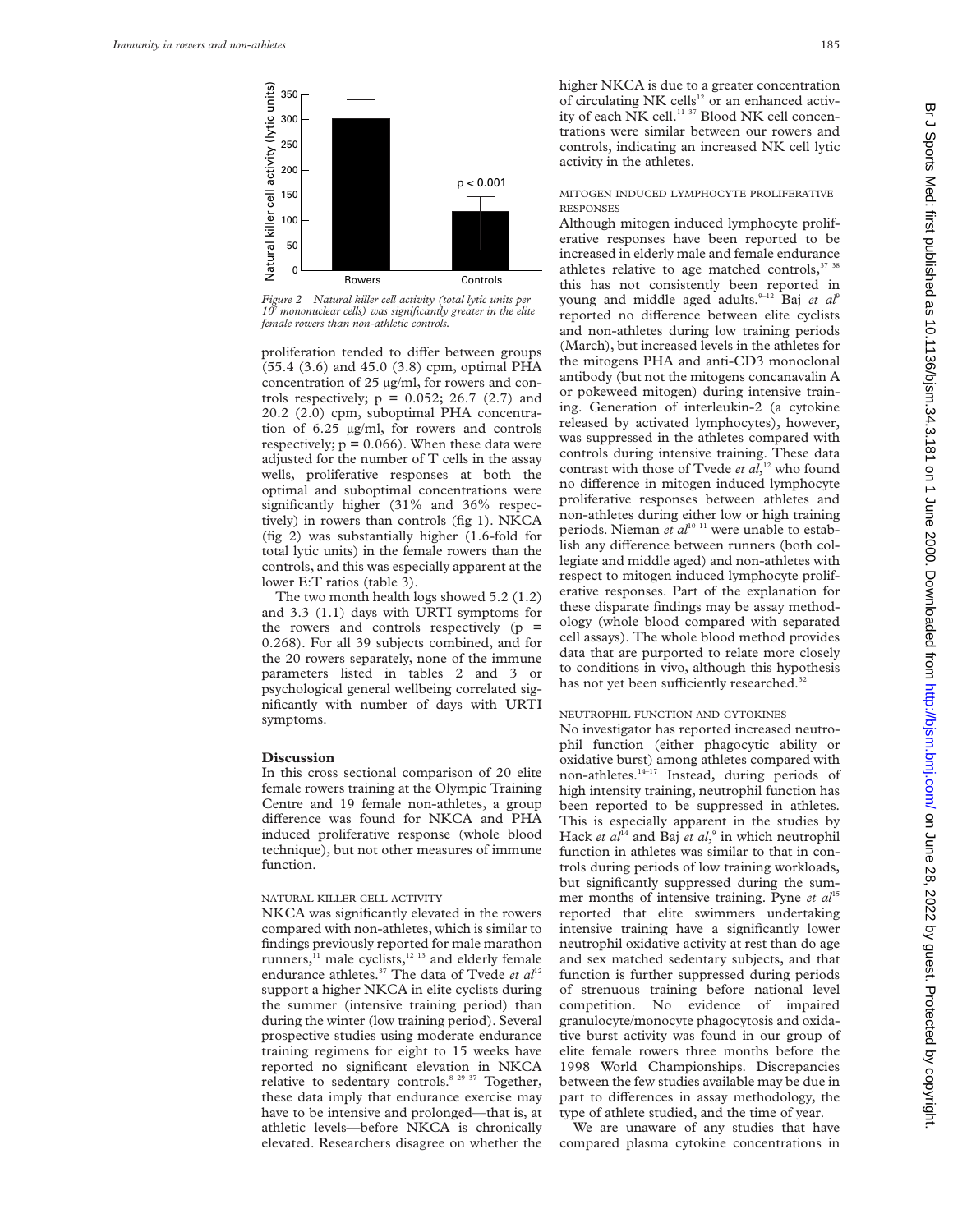athletes and non-athletes. Our data suggest no di Verences in plasma pro-inflammatory and anti-inflammatory cytokine levels between rowers and non-athletes.

### RELATION TO INFECTION HISTORY

Despite differences in NKCA and whole blood PHA induced lymphocyte proliferative responses, URTI infection rates were similar between rowers and non-athletes, and none of the immune parameters measured correlated with the number of URTI symptom days. Other investigators have also had little success in linking variance in resting immunity (blood compartment) to incidence of infection.<sup>15 18-21</sup> Two small studies indicate that salivary IgA concentration may be related to infection risk in athletes, but the data at this time are unconvincing.<sup>39 40</sup> Although further research is warranted using larger subject numbers, the complex nature of the immune system makes it improbable that a single marker of immune function will emerge as a predictor of URTI risk in athletic populations.

#### CONCLUSION

Few cross sectional comparisons of immunity in athletes and non-athletes have been published; most include only a few immune measures, and none have focused on young adult females. In this comprehensive cross sectional comparison of 20 elite female rowers and 19 female non-athletes, we measured a group difference for NKCA and PHA induced proliferative response, but no other measures of immune function. These variances in blood measures of immunity, however, were unrelated to a two month history of URTI. We conclude that with the exception of NKCA and PHA induced proliferative response, the immune systems of female rowing athletes and non-athletes were more similar than disparate. In addition, during the time period (spring) of this study, no difference was measured in URTI symptomatology.

This work was funded by The United States Olympic Committee (One Olympic Plaza, Colorado Springs, CO 80909-5760, USA). We wish to acknowledge the assistance of the following in this research project: Cathy L Hisey, Judy C

Holbeck, Catherine T Ga Vney, and Wayne J Kelin. Contributors: D N, the principal investigator of this research project, initiated and coordinated the formulation of the primary study hypothesis, discussed core ideas, designed the protocol, and participated in data collection and analysis, and writing of the paper. S N-C, the co-investigator of this research project, initiated and coordinated the formulation of the primary study hypothesis, discussed core ideas, designed the protocol, and participated in data collection and analysis, and writing of the paper. O F participated in the study design, coordinated the staff conducting the immune assays, and edited the paper. D H participated in the design and execution of the project, data collection and analysis, and edited the paper. M S coordinated the subject recruitment process, and participated in data collection and analysis, and edited the paper. J H participated in the study design, data collection and analysis, and edited the paper. R S participated in the study design, data collection and analysis, and edited the paper. M B participated in the study design, data collection and analysis, and edited the paper. M A participated in the study design, data collection and analysis, and edited the paper. B S participated in the study design, data collection and analysis, and edited the paper. R T participated in the study design, data collection and analysis, and edited the paper. Guarantors: D N and S N-C.

- 1 Nieman DC, Johanssen LM, Lee JW, *et al*. Infectious episodes in runners before and after the Los Angeles Marathon. *J Sports Med Phys Fit* 1990;**30**:316–28.
- 2 Peters-Futre EM. Vitamin C, neutrophil function, and upper respiratory tract infection risk in distance runners: the missing link. *Exercise and Immunology Reviews* 1997; **3** : 32–52.
- 3 Nieman DC. Exercise immunology: practical applications. *Int J Sports Med* 1997;**18**(suppl 1):S91–100.
- 4 Pedersen BK, Bruunsgaard H. How physical exercise influences the establishment of infections. *Sports Med* 1995;**19**: 393–400.
- 5 Foster C. Monitoring training in athletes with reference to overtraining syndrome. *Med Sci Sports Exerc* 1998;**30** : 1164–8.
- 6 Nieman DC. E Vects of athletic training on infection rates and immunity. In: Kreider RB, Fry AC, O'Toole M, eds. *Overtraining in sport*. Champaign, IL: Human Kinetics, 1998:193–217.
- 7 Shephard RJ, Kavanagh T, Mertens DJ, *et al*. Personal health benefits of Masters athletics competition. *Br J Sports Med* 1995;**29**:35–40.
- 8 Nieman DC, Pedersen BK. Exercise and immune function: recent developments. *Sports Med* 1999;**27**:73–80.
- 9 Baj Z, Kantorski J, Majewska E, *et al*. Immunological status of competitive cyclists before and after the training season. *Int J Sports Med* 1994;**15**:319–24.
- 10 Nieman DC, Brendle D, Henson DA, *et al*. Immune function in athletes versus nonathletes. *Int J Sports Med* 1995;**16**:329–33.
- 11 Nieman DC, Buckley KS, Henson DA, *et al*. Immune function in marathon runners versus sedentary controls. *Med Sci Sports Exerc* 1995;**27**:986–92.
- 12 Tvede N, Steensberg J, Baslund B, *et al*. Cellular immunity in highly-trained elite racing cyclists and controls during periods of training with high and low intensity. *Scand J Sports Med* 1991; **1**:163–6.
- 13 Pedersen BK, Tvede N, Christensen LD,*et al*. Natural killer cell activity in peripheral blood of highly trained and untrained persons. *Int J Sports Med* 1989;**10**:129–31.
- 14 Hack V, Strobel G, Weiss M, *et al.* PMN cell counts and phagocytic activity of highly trained athletes depend on training period. *J Appl Physiol* 1994;77:1731–5.<br>15 Pyne DB, Baker MS, Fricker PA, *et al.* Effects of a
- 12-wk training program by elite swimmers on neutrophil oxidative activity. *Med Sci Sports Exerc* 1995;**27**:536–42.
- 16 Smith JA, Telford RD, Mason IB, *et al*. Exercise, training and neutrophil microbicidal activity. *Int J Sports Med* 1990; **11**:179–87.
- 17 Lewicki R, Tchórzewski H, Denys A, et al. Effect of physical exercise and some parameters of immunity in conditioned
- sportsmen. *Int J Sports Med* 1987; **8**:309–14. 18 Pedersen BK, Rohde T, Zacho M. Immunity in athletes. *J Sports Med Phys Fitness* 1996;**36**:236–45. 19 Mackinnon LT. Immunity in athletes. *Int J Sports Med*
- 1997;**18**(suppl 1):S62–8.
- 20 Mackinnon, LT, Hooper SL, Jones S, *et al*. Hormonal, immunological, and hematological responses to intensified training in elite swimmers. *Med Sci Sports Exerc* 1997;**29** : 1637–45.
- 21 Nieman DC. Immune response to heavy exertion. *J Appl Physiol* 1997;**82**:1385–94.
- 22 Hagerman FC. Applied physiology of rowing. *Sports Med* 1984; **1**:303–26.
- 23 Nielsen HB, Secher NH, Christensen NJ, *et al*. Lymphocytes and NK cell activity during repeated bouts of maximal exercise. *Am J Physiol* 1996;**271**:R222–7.
- 24 Secher NH. Physiological and biomechanical aspects of rowing. Implications for training. *Sports Med* 1993;**15**:24– 42.
- 25 Steinacker JM, Lormes W, Lehman M, *et al*. Training of rowers before world championships. *Med Sci Sports Exerc* 1998;**30**:1158–63.
- 26 Snegovskaya V, Viru A. Elevation in cortisol and growth hormone levels in the course of further improvement of performance capacity in trained rowers. *Int J Sports Med* 1993;**14**:202–6.
- 27 Castell LM, Poortmans JR, Newsholme EA. Does glutamine have a role in reducing infections in athletes? *Eur J Appl Physiol* 1996;**73**:488–51.
- 28 Budgett RG, Fuller GN. Illness and injury in international oarsmen. *Clin J Sports Med* 1989; **1**:57–61.
- 29 Nieman DC, Nehlsen-Cannarella SL, Henson DA, *et al* . Immune response to exercise training and/or energy restriction in obese females. *Med Sci Sports Exerc* 1998;**30** : 679–86.
- 30 Kramer JF, Leger A, Paterson DH, *et al*. Rowing performance and selected descriptive, field, and laboratory variables. *Canadian Journal of Applied Physiology* 1994;**19** : 174–84.
- Storer TW, Davis JA, Caiozzo VJ. Accurate prediction of VO2max in cycle ergometry. *Med Sci Sports Exerc* 1990;**22** : 704–12.
- 32 Bloemena E, Roos MTL, Van Heijst JLAM, *et al* . Whole-blood lymphocyte cultures. *J Immunol Methods* 1989;**122**:161–7.
- 33 Bryant J, Day R, Whiteside TL, *et al*. Calculation of lytic units for the expression of cell-mediated cytotoxicity. *J Immunol Methods* 1992;**146**:91–103.
- 34 Whiteside TL, Bryant J, Day R, *et al*. Natural killer cytotoxicity in the diagnosis of immune dysfunction: criteria for a reproducible assay. *J Clin Lab Anal* 1990; **4**:102–14.
- 35 Fazio AF. A concurrent validation study of the NCHS Gen-eral Well-being Schedule. *Vital and health statistics series 2*, Number 73, DHEW Publication No (HRA) 78–1347. Hyattsville, MD: National Center for Health Statistics, US Public Health, 1978.
- 36 McDowell I, Newell C. *Measuring health*. New York: Oxford University Press, 1996:206–13.